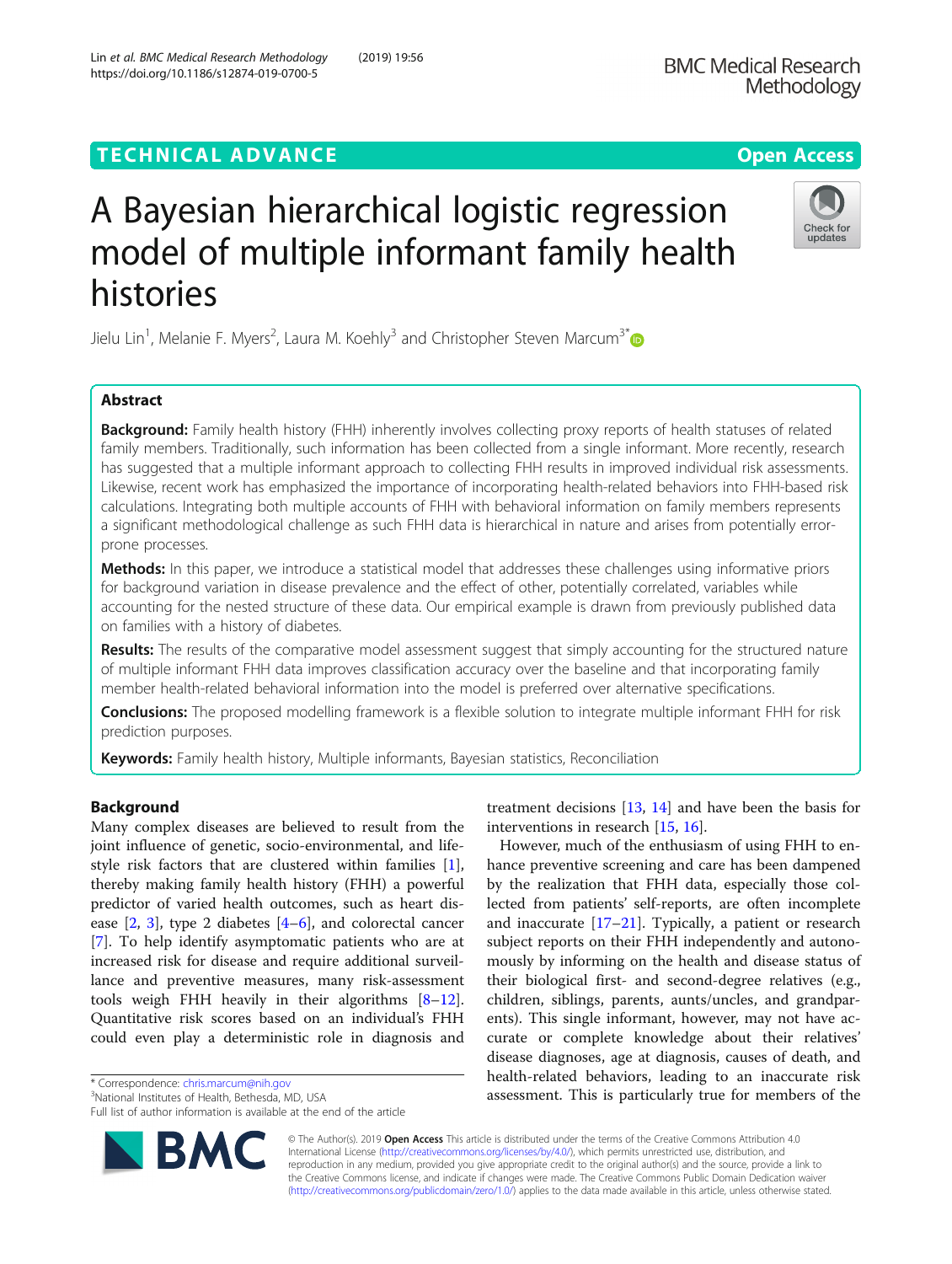younger generation who have yet to learn about the health of their extended kin [[22](#page-8-0)]. Based on a handful of studies that empirically investigated accuracy of FHH reports [[17](#page-8-0), [19](#page-8-0), [21,](#page-8-0) [23\]](#page-8-0), sensitivity of self-reported FHH for type 2 diabetes, for example, ranged widely from 53% to 87%, depending on the type and degree of relation between informants and relatives, as well as on methods of external validation (e.g., medical records, interview/questionnaire from relatives).

Recognizing that the predictive value of FHH-based risk scores is likely to be limited by data completeness and accuracy, much effort has focused on improving FHH data collection. One potential remedy for inaccuracies and biases is to focus on the data collection process. It is anticipated that new tools such as pedigree workbooks and online interactive software will encourage individuals to seek their FHH information, thereby improving the accuracy of each individual data point [[24](#page-8-0), [25\]](#page-8-0).

Since many of these data collection tools employ a shared-model within families, FHH data from multiple members of the same family are available to clinicians and researchers, showing promise in improving risk assessments without having to rely on improving the completeness and accuracy of each individual's FHH report. Essentially, because FHH reports from related individuals will overlap, such an approach facilitates imputation and cross-validation. It has been shown that incorporating new information from additional sources alone improves risk prediction, yielding an accuracy similar to validating with medical records [\[26\]](#page-8-0). While an important step forward, the algorithm used in our previous study is a simple weighted integration of multi-informant FHH without the ability to address uncertainty from individual and/or dyadic characteristics embedded in these data. For example, information provided by each informant may be error-prone and subject to both topical or informant-based uncertainty. Informants may have dissimilar tendencies to make false-positive, false-negative, or missing reports. They may disagree with one another regarding the statuses of the people about whom they are reporting health information. Existing models can address errors and biases arising at the individual level, by including individual attributes as predictors in the regression equation. Such models are not well-suited to dealing with contradicting information at the dyadic level. For example, younger informants tend to have higher rates of missing FHH reports due to generational distance [[22\]](#page-8-0). Women, as kinkeepers, tend to be more knowledgeable about the family's health information [\[27](#page-8-0)–[29](#page-8-0)]. Individuals' health-related behaviors (e.g., weight, alcohol use) contribute directly to disease risk, and may influence how proactively they seek FHH information [[30\]](#page-8-0). These factors in themselves may not be strong predictors of individual risk, but could signal

possible differences in the level of accuracy of FHH data from multiple informants in a family, which in turn can be used to integrate multiple informant FHH (MIFHH) in a meaningful way.

With this type of data, a statistical model used for risk prediction has to not only account for informant-based errors and uncertainty, but also discrepant information provided by different informants by explicitly modeling dependence arising from within- and between-informants. In what follows, we present a statistical model that improves estimation for reconciling discrepant accounts of multiple informant family health histories into a unified FHH that can be used to calculate risk by adjusting for errors arising from the informants, their family members, and background noise. We apply this model to the estimation of individual risk for type 2 diabetes using MIFHH data recently collected from a sample of 45 families residing in the greater Cincinnati area  $[26]$ . Specifically, we model the observed diabetes status as dependent on informant-level and dyadic-level attributes and the underlying true diabetes risk as a latent variable that has been observed in two or more informants' accounts, with informant- and dyadic-level effects.

#### Methods

Our goal is to incorporate information from multiple family informants' family health history observations into a common, integrated FHH. That is, we wish to predict family members' disease statuses from MIFHH observations and use those estimates to calculate disease risk for unaffected individuals in a family. In the simplest case, we can use arithmetical methods that ignore sources of variation and error in MIFHH data [\[26\]](#page-8-0). Alternatively, a statistical model accounting for the process that gives rise to such variation in disease status reports may be used to estimate the integrated FHH. In this section, we introduce a Bayesian hierarchical logistic regression model for improving the precision of such estimation based on MIFHH data.

We begin by defining a common notation. Let each realization of a pedigree containing family health history from  $m$  informants on  $n$  family members be represented by Y, an  $m \times n$ -dimensional matrix. The values of the cells in  $Y_{ij}$  reflect the  $i^{th}$  informant's report of the  $j^{th}$ family member's disease status. Ideally, our integration solution reduces the dimensionality of the FHH to a simple *n*-dimensional vector  $y(y_1,...y_n)$ .

#### Statistical model

We can treat the case of MIFHH integration as a classification problem. Classification models allow the researcher to infer the state of a variable vis-a-vis model parameters and data. We infer one of two states from a set of possibly discrepant observations on a particular individual: does individual  $j$  truly have a particular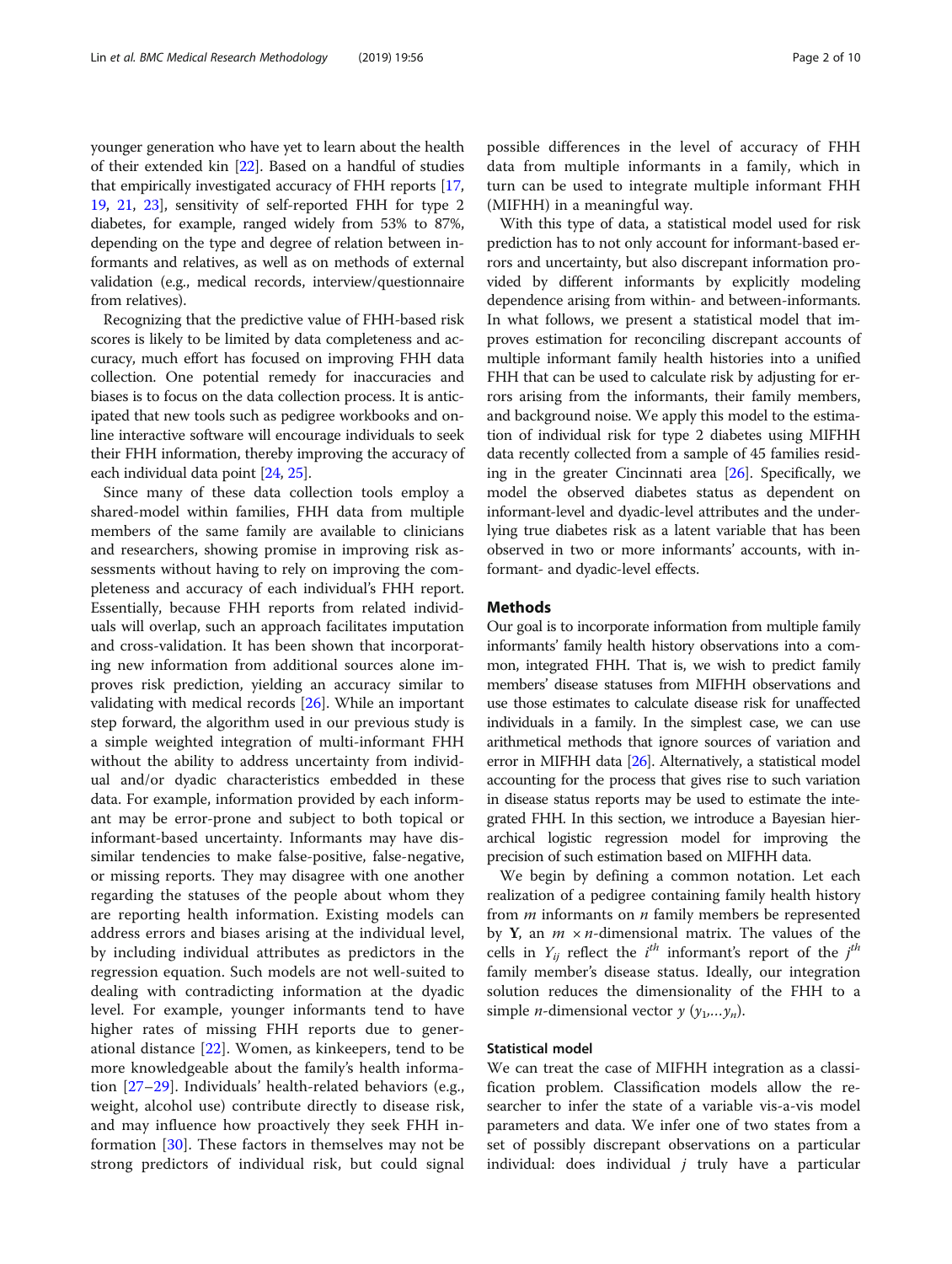disease state ( $y = 1$  if yes, and  $y = 0$  if no)? Because we do not observe the true disease state on typical FHH data per se, we treat it as a latent variable. Here, we assume informants' accounts of disease statuses of their family members represent evidence of the underlying true disease state of the individual. While several candidate models for such classification tasks in clinical contexts exist (i.e., Item Response Theory, Naive Bayes, Random Forests), the hierarchically structured and dependent nature of MIFHH data make it particularly challenging to model. Moreover, as disease contexts within families are likely informed by population parameters, better models would incorporate informative priors reflecting this information. As such, we propose using a Bayesian hierarchical logistic regression model that accounts for variability in outcome arising from both informants and the family members they are reporting on, together with informative priors.

Following the Bayesian hierarchical logistic regression models of  $[31, 32]$  $[31, 32]$  $[31, 32]$  $[31, 32]$  $[31, 32]$ , we assume that individual reports of disease statuses are distributed Bernoulli with probability  $\theta$ . As we have multiple observations from informants on different family members (but not all  $m$ informants report on all  $n$  family members), the response vector for each  $j^{th}$  family member is of length  $k \times 1$ , where k is the number of informants reporting on *j*, and thus  $1 \leq k \leq m \leq n$ . When the all family members are informants, then  $m = n$ .

Specifically,

$$
y_{ij} \sim Bern(\theta_{ij}), \forall i \in (1, 2, ..., k)
$$
 (1)

and model  $\theta_{ij}$  as a latent variable vis-a-vis the logit-link function  $(\phi = ln \frac{\mu}{1-\mu})$ , where  $\mu$  is the predicted mean vector of the Bernoulli parameter  $θ$ ):

$$
\phi(\theta_{ij}) = \beta_0 + X_{ij}\beta + W_i b_i + \epsilon_{ij}.
$$
\n(2)

The first term on the right hand side of Eq. 2 reflects the level-1 intercept  $(\beta_0)$  and the next two terms reflect the matrix of level-1 covariates in  $X$  and the matrix of level-2 W covariates, respectively. These matrices have dimensionality  $k \times p$  (p being the number of level-1 covariates) and  $k \times q$  (q being the number of level-2 covariates), respectively. The third term  $(\epsilon)$  captures the errors, which are optionally assumed to be over-dispersed following a normal distribution:

$$
\epsilon_j \sim N(0, \sigma^2 I_{ij}), \tag{3}
$$

where each  $I_{ij}$  is indexed on identity matrix **I**. In practice, however, the over-dispersion of the errors can be fixed to be 1.

The level-2 effects are also assumed to be distributed normally with mean 0 and covariance *D*:

$$
b_i \sim N_q(0, D). \tag{4}
$$

The conjugate priors for this model as derived by [[32](#page-8-0)] assume that each level-1 effect  $\beta$  is distributed normally,

$$
\beta \sim N_p(b, B^{-1}), \tag{5}
$$

where *b* is the mean vector and  $B^{-1}$  is the variance of  $\beta$ , which can optionally be modeled as Inverse-Wishart if level-1 effects are assumed to be correlated but is here set to be non-informative. Next, the residual error variance follows an Inverse-Gamma distribution,

$$
\sigma^2 \sim IG(\nu, 1/\delta),\tag{6}
$$

where  $\nu$  and  $\delta$  are the shape and scale hyperparameters of the Inverse-Gamma distribution. Finally, we assume that the level-2 effects have an Inverse-Wishart precision matrix prior:

$$
D\sim IW(\psi,\rho),\tag{7}
$$

where the scale and shape hyperparameters of the Inverse-Wishart are defined such that  $\psi$  is a  $q \times q$  positive definitive matrix and  $\rho$  is a scalar such that  $\rho \geq q$ , respectively. A Kruschke-style diagram of this hierarchical model [\[33](#page-8-0)] is depicted in Additional file [1](#page-7-0).

Information can be incorporated into these priors by specifying appropriate hyperparameter values. For instance, one may incorporate prior information about the population prevalence of a disease by setting the hyperparameter for the intercept equal to the logit transformed parameter, which would have the result of mixing the observed average reported disease rates in the data with the prior and incorporating that information into the estimate of the model intercept. We sample parameters directly from the posterior of this model using Markov Chain Monte Carlo (MCMC) with the MCMCpack package for R as detailed in [\[32,](#page-8-0) [34](#page-8-0)], which implements Algorithm 2 from [[35](#page-8-0)]. For each model we draw a sample of size 20,000 with a 5000 run burn-in, and sample every other draw with an adaptive mean acceptance rate of about 45%. Thus, our final sample represents 10,000 draws from the posterior of each set of model parameters.

The model described above draws from the posterior of the parameters associated with the informant-informee dyad reports of disease statuses (i.e., at the dyad level). To approximate the equivalent of the individual level reports, we simply average over each individual family member's vector of posterior predictives  $(\theta)$  as described below.

#### Empirical example

The data we use to illustrate our model include MIFHH information collected in 2011–2013 from 128 informants from 45 families residing in the greater Cincinnati area. The number of informants per family ranges from 2 to 5,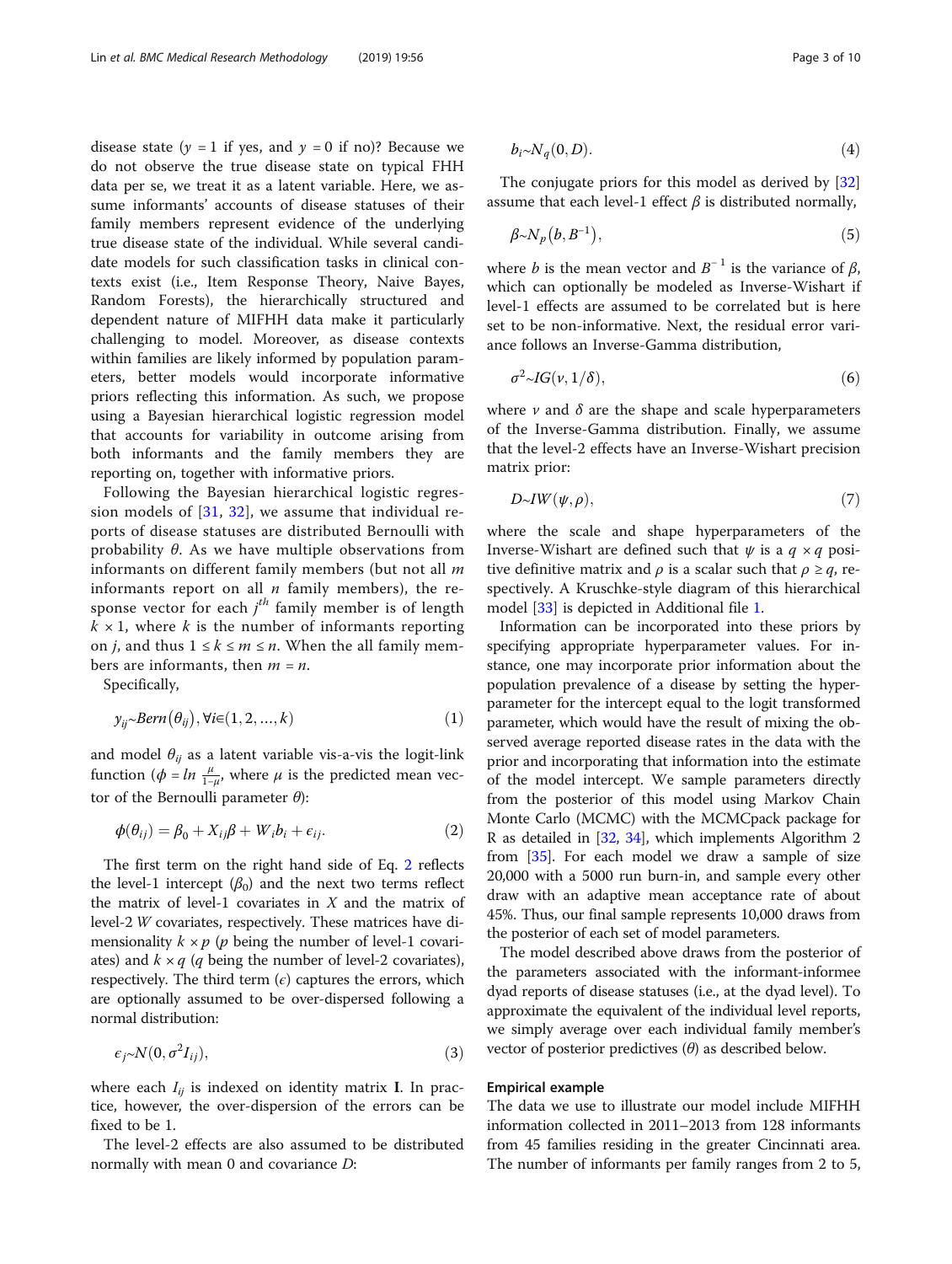with an average of 2.8. Each informant independently provided family history of type 2 diabetes for their first- and second-degree biological relatives and we also record self-reports of disease status from the informants. Additionally, each informant provided demographic and lifestyle information such as tobacco and alcohol use and weight status, about each biological relative and themselves. Details about design and data features of this study can be found elsewhere [[26](#page-8-0)]. The final analytic dataset consists of 2159 FHH records contributed by informants from all 45 families, almost two-thirds of which  $(n = 1337)$ are multiple accounts from informants of the same family with respect to common relatives.

The analysis proceeds in two stages. First, for each family member enumerated we estimate diabetes status as a latent variable with multiple observations provided by different informants using the procedure detailed below. The number of informant based observations per individual family member ranges from 1 to 5. In this model we are able to systematically account for a) population-level prior prevalence of type 2 diabetes, b) family member characteristics (at level-1), and c) informant or family-level variability (at level-2). We assume that the hyperparameters for the mean and variance of  $\beta_0$  (the level-1 intercept) are  $\approx$  -1.99 and 100, respectively. This specification models the populationlevel prior prevalence of type 2 diabetes by a normal distribution with a mean equivalent to just above observed background probability in the United States (which is roughly 12%, thus  $-1.99 \approx ln \frac{0.12}{1-.12}$  and a wide, but finite, variance. We additionally assume vague level-2 covariance priors (with hyperparameters set to  $\rho = q$  and  $\psi = I \times q$ , which assumes within-informant covariance in reports on family members for the informant level-2 models and within/between informant covariance in the family level-2 models. Finally, for the residual error variances  $(\sigma^2)$ , we assume hyperparameters that result in non-informative priors.

Second, we make use of the posterior predictions  $(\theta_{ij},$ above) of the final model. These represent the distribution of marginalized model-adjusted probabilities that diabetes status is indicated on the informant-family member dyad. Following  $[26]$  $[26]$ , we average these predictions over the number of dyads each family member was reported upon by an informant to obtain a weighted estimate of diabetes status.

#### Model selection

The primary measure used to compare and select competing parameterizations of our proposed model is the Deviance Information Criteria (DIC). This measure is appropriate as it incorporates a first approximation to the predictive accuracy of the model vis-a-vis the posterior deviance while simultaneously discounting for model complexity. We follow the DIC specification of [\[31](#page-8-0)]

(pp. 180–3), which defines the DIC as the sum of the average deviance of the posterior sample and one half its variance. The latter term is proportional to the effective number of parameters in the model and is a good estimate of Bayesian model complexity. Like other deviance and likelihood based model selection measures (AIC, BIC, AICC, etc), models with comparatively lower values of DIC are preferred.

We also evaluate classification accuracy for each of our candidate models using the area under the receiver-operator curve (AUC) for both dyadic and individual-level predictions. Larger values of AUC represent better classification, with clinically relevant values exceeding 70% [\[36](#page-8-0)]. Additional model robustness checks are reported in Additional file [2.](#page-7-0)

## **Results**

Table 1 reports the model fit and predictive power of five candidate models (dyadic data, not aggregated a posteriori to the individual-level). Results for models with two different level-2 covariance structures are reported: one modeling within and between informant covariance (called family level-2) and one modeling within informant covariance (called informant level-2). The null model is effectively an intercept-only logistic regression model with no hierarchical structure and is a natural baseline model by which to compare our candidate models. No AUC is reported for this model as it is degenerate (predictions do not exceed chance under this model). The hierarchical Bayesian logistic regression baseline model (model 1) incorporated only intercept terms for level 1 (dyadic level) and level 2 (informant level). Across all models, the family level-2 was preferred by DIC due to having fewer model parameters and less complexity than the informant level-2 specifications. By contrast, however, the informant level-2 models all exhibit better classification with higher AUCs than the family level-2 models.

| Table 1 Model fit and classification accuracy of five candidate |
|-----------------------------------------------------------------|
| models from the Hierarchical Bayesian Logistic Regression of    |
| MIFHH of Type 2 Diabetes                                        |

| Terms                                                                                    | Family Level-2 |         |       | Informant Level-2 |         |            |
|------------------------------------------------------------------------------------------|----------------|---------|-------|-------------------|---------|------------|
|                                                                                          | Pars           | DIC.    | AUC.  | Pars DIC          |         | <b>AUC</b> |
| Null model                                                                               | 3              | 2508.33 |       | 3                 | 2508.33 |            |
| Level-1 and Level-2<br>Intercepts Only                                                   | 47             | 2411.2  | 0.636 | 130               | 2465.03 | 0.694      |
| $M1 +$ Degree of relation <sup>a</sup><br>+ Same gender <sup>a</sup>                     | 49             | 2388.91 | 0.671 | 132               | 2457.72 | 0.708      |
| M2 + Informant gender <sup>b</sup><br>+ Informant is obese <sup>b</sup>                  | 147            | 2394.01 | 0.686 | 396               | 2400.52 | 0.714      |
| $M2 + 5$ mokes <sup>a</sup> + Uses<br>alcohol <sup>a</sup> + Healthy weight <sup>a</sup> | 52             | 2227.54 | 0.747 | 135               | 2263.68 | 0.77       |
| $M3 + M4$                                                                                | 150            | 2224.39 | 0.762 | 399               | 2237.7  | 0.78       |
|                                                                                          |                |         |       |                   |         |            |

Note: <sup>a</sup>dyadic (level 1) attribute; <sup>b</sup>informant (level 2) attribute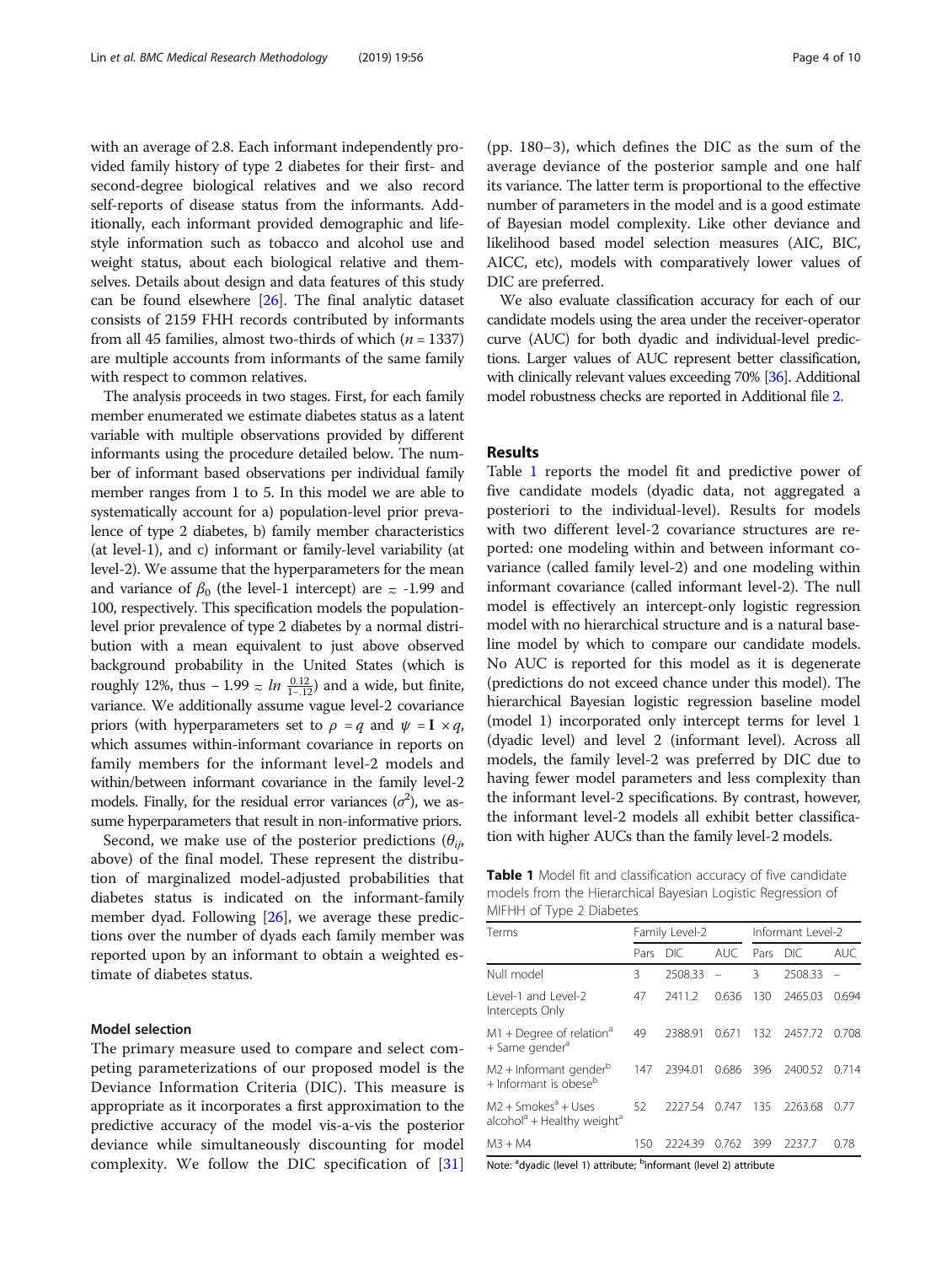Simply accounting for level-2 heterogeneity improves model fit over the null and results in moderate classification accuracy with an AUC of about 63% for familylevel and about 69% for informant-level. In model 2, we add generational distance between the informant and the family member being informed on as well as gender homophily  $(1 = same gender, 0 = otherwise)$  to level 1 and observe a slight improvement in both DIC and AUC over model 1. In model 3, we add the informant's gender  $(1 = female)$  and informant's obesity status  $(1 = obese,$ BMI > 25) to level 2. This model improves slightly over the previous models by DIC and yet is about as good as a classifier as model 2, with an AUC of about 70% in both cases. Model 3 is also a relatively complex model with a larger number of parameters. In model 4 we add informant's perspective on the family member's health-related behavioral risk factors to model 2. This model yielded an improved fit by DIC and had a very good classification accuracy with an AUC around 0.75% for family level-2 and 77% for informant level-2 specifications. Finally, in model 5, we combine the terms from models 3 and 4, which slightly improves DIC by decreases of 3.147 and 25.981, for family and informant level-2 models, respectively. The AUCs for model 5 also improve to about 76% for family level-2 and 78% for informant level-2 models. Despite being a relatively complex model, we prefer model 5 with the informant level-2 covariance structure for the balance of our analyses as it has the best classification accuracy of all models.

Figure 1 plots the receiver-operator curves (ROCs) for model 5 with the informant level-2. To illustrate the family-level variability around the model fit with the full dataset (indicated by the thick black line) we also stratified the dataset by family and plot separate ROCs for each family model (indicated by the thin gray lines). As the figure demonstrates, model 5 is a good fit in nearly every family separately as well as in the full pooled dataset.

After marginalizing over the data and averaging to the individual family member level, we observe very good classification accuracy. For instance, Fig. [2](#page-5-0) is a comparison of the ROCs after averaging to the individual level for model 1 (solid line,  $AUC = 0.724$ ) and model 5 (dotted line,  $AUC = 0.829$ ), which demonstrates the superior classification accuracy of our final model predicting diabetes status for individual family members as a function of background prevalence, multiple informant accounts,

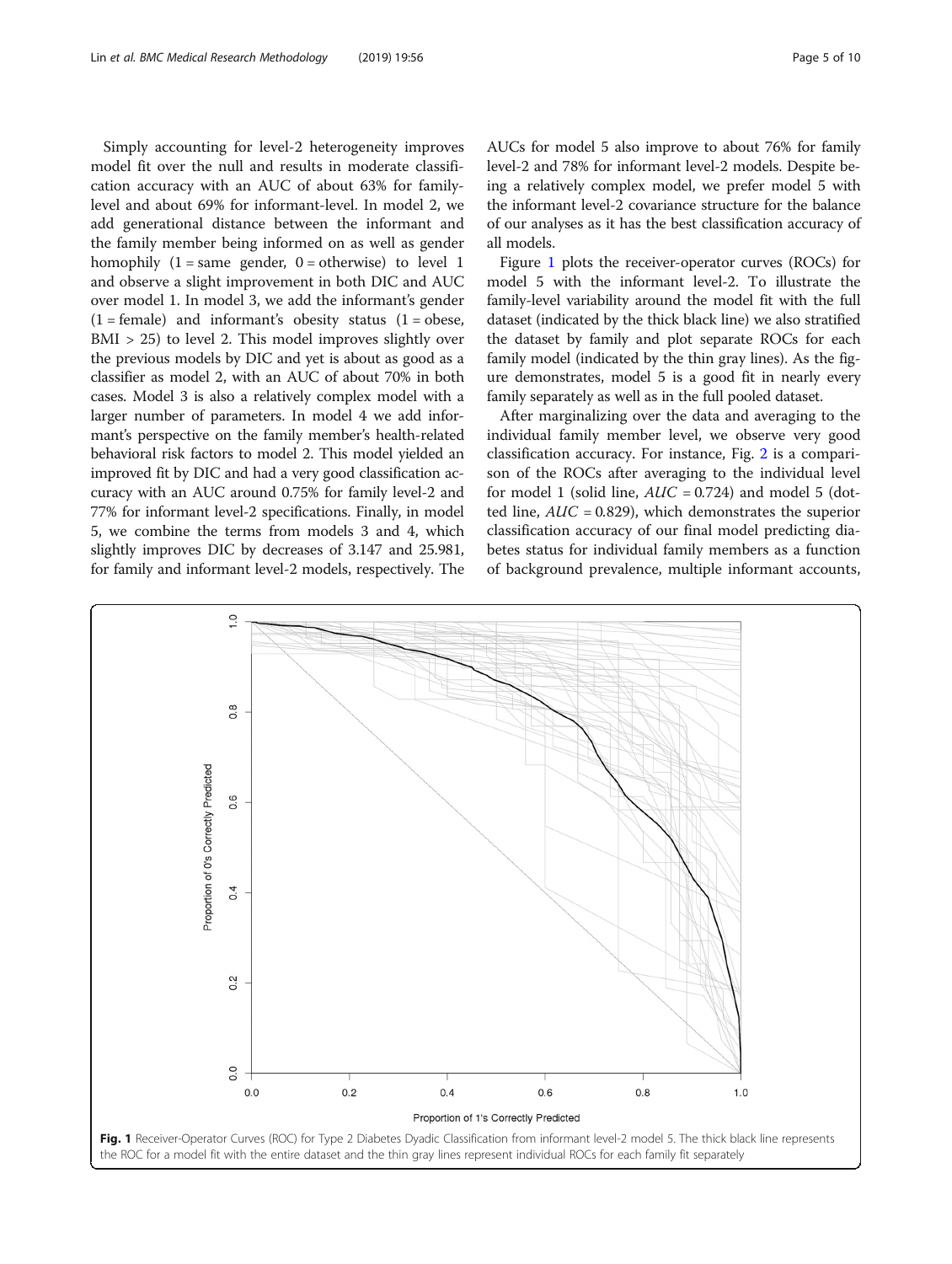<span id="page-5-0"></span>

and dyadic covariates. Fig. [3](#page-6-0) recapitulates these results in terms of the posterior predictive values (i.e., individual predicted probabilities averaged across all informants under the model). The light red histogram represents the posterior predictive values marginalized over the data from model 1 and the light blue histogram represents such from model 5. The vertical dotted line represents the informative prior mean hyperparameter (here  $P(0.12)$ ) used to model the background prevalence of diabetes in the population. While model 1, consisting of parameters for only level-1 (family member) and level-2 (informant) intercepts, pools probability mass around the mean of  $y_{ii}$ in the data ( $x = 0.22$ ), model 5 which includes covariates, is centered closer to the population prevalence and is more diffuse across the parameter space. In other words, the improvement in the classification accuracy of model 5 over model 1 appears to be the result of its greater representation of heterogeneity in the data.

## **Discussion**

Increasingly, researchers acknowledge the clustered nature of FHH data and have taken the first steps addressing the problem of FHH data reconciliation using arithmetical methods [\[26\]](#page-8-0). While an arithmetical method would be a convenient, straightforward metric for integrating MIFHH into a single FHH, this type of method lacks the ability to incorporate sources of error. In this paper we have described a statistical model for integrating MIFHH into a unified FHH that can be used to calculate individual disease risk scores. The Bayesian hierarchical logistic regression model that we proposed has the advantage of integrating FHH from multiple informants in a more meaningful way, accounting for the processes that gives rise to reporting error and bias in typical FHH data.

Our results reveal two important insights about the nature of FHH data, in general. First, simply accounting for the hierarchical structure of these clustered data in the absence of any covariates improves classification accuracy over the null model (e.g., an improvement from 50 to 70%). This suggests models of FHH are better specified when clustering of family members is incorporated into their estimation. Given that informant error is inherent in any FHH assessment, our findings imply that accounting for such error is an important first step in any FHH-based risk assessment. As such, a latent class approach to estimating the disease status of family members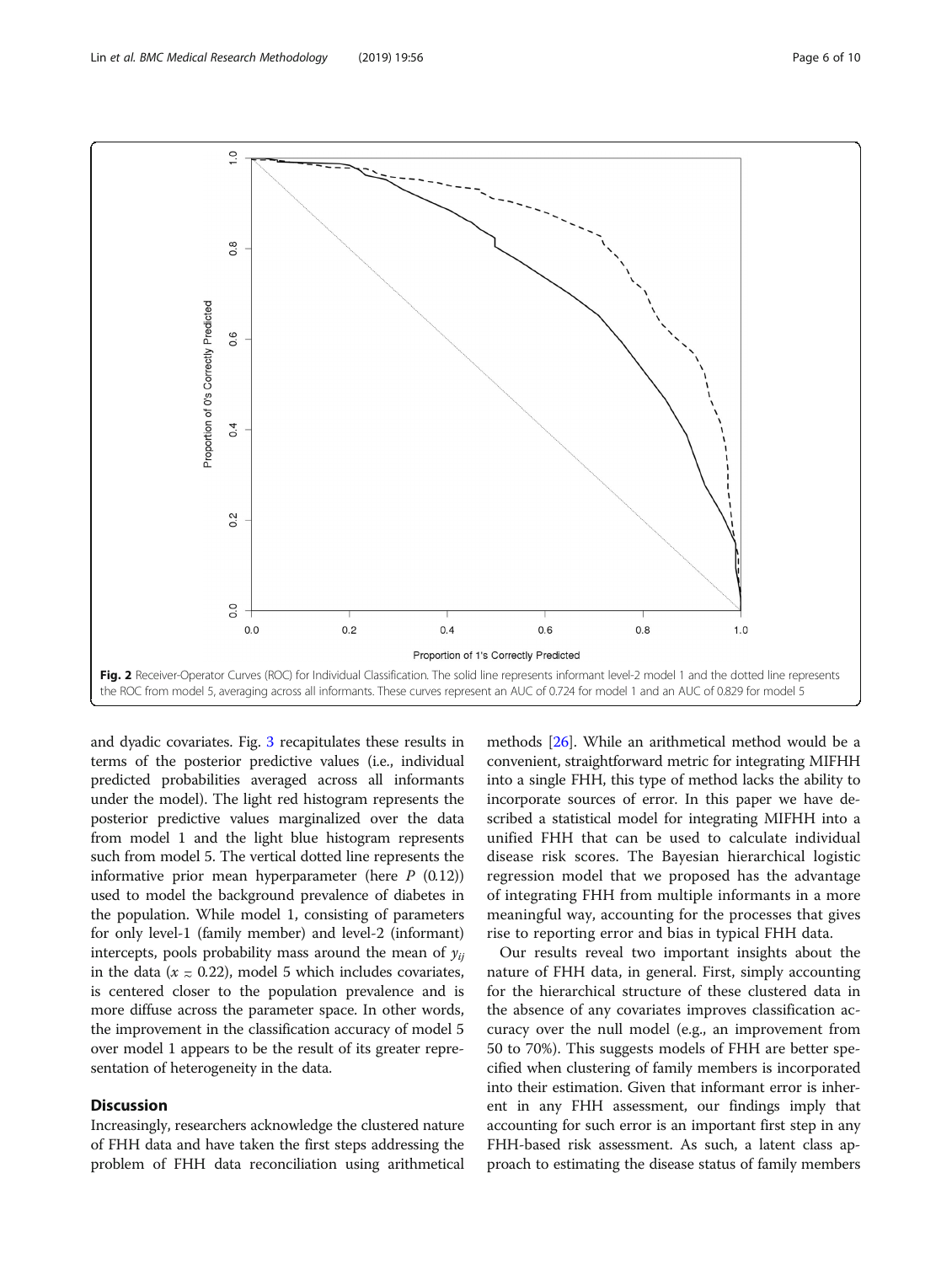<span id="page-6-0"></span>

that incorporates clustering of family members into estimation is, at a minimum, necessary for optimal risk evaluation. This is true, whether using FHH information obtained from a single informant or multiple informants.

Second, our best fitting model included informant's perceptions of the informee's health-related behaviors. Many clinical and research protocols include information about the informant's own health-related behaviors (especially, whether they smoke, drink alcohol to excess, and maintain a healthy diet). Our results suggest that collecting information on individuals' perceptions of their family members' health-related behaviors may be at least as important in contributing sources of variation in their shared FHH. These covariates may be capturing the joint effect of shared family environment, which are often concealed in a standard disease-centric FHH assessment. Our results suggest that directly accounting for contributions to risk that stem from lifestyle factors as well as heredity yields significant improvement in model fit. Clearly, these proxy reports of health-related behaviors cannot be ignored in current and future models of FHH.

Under the current framework, the model is highly sensitive to the quality of informants reports. Based on current

data, our model showed significant improvement in classification accuracy by incorporating multiple informants reports. It is important to point out that this improvement is likely because of high level of agreement between informants. Over 60% of the dyadic comparisons of informants reports are congruent with each other. In this case, a model based on multi-informant information has increased power. Conversely, when inter-informant agreement with respect to a common family members disease diagnosis is low, incorporating multiple reports could lead to more noise (i.e., additional informants reporting "dont know"), and error and bias (i.e., additional informants reporting contradictory information), since the current model weighs each source of information equally.

Both the model and the empirical data have some limitations. First, the approach we've taken relies on multiple accounts of FHH from either a single family or from many families. While multiply sourced information is increasingly recognized as important to improving classical approaches to individual risk assessments, these data are difficult to collect and protocols for doing so are outside the current clinical paradigm. In the meantime, our model is probably better suited for research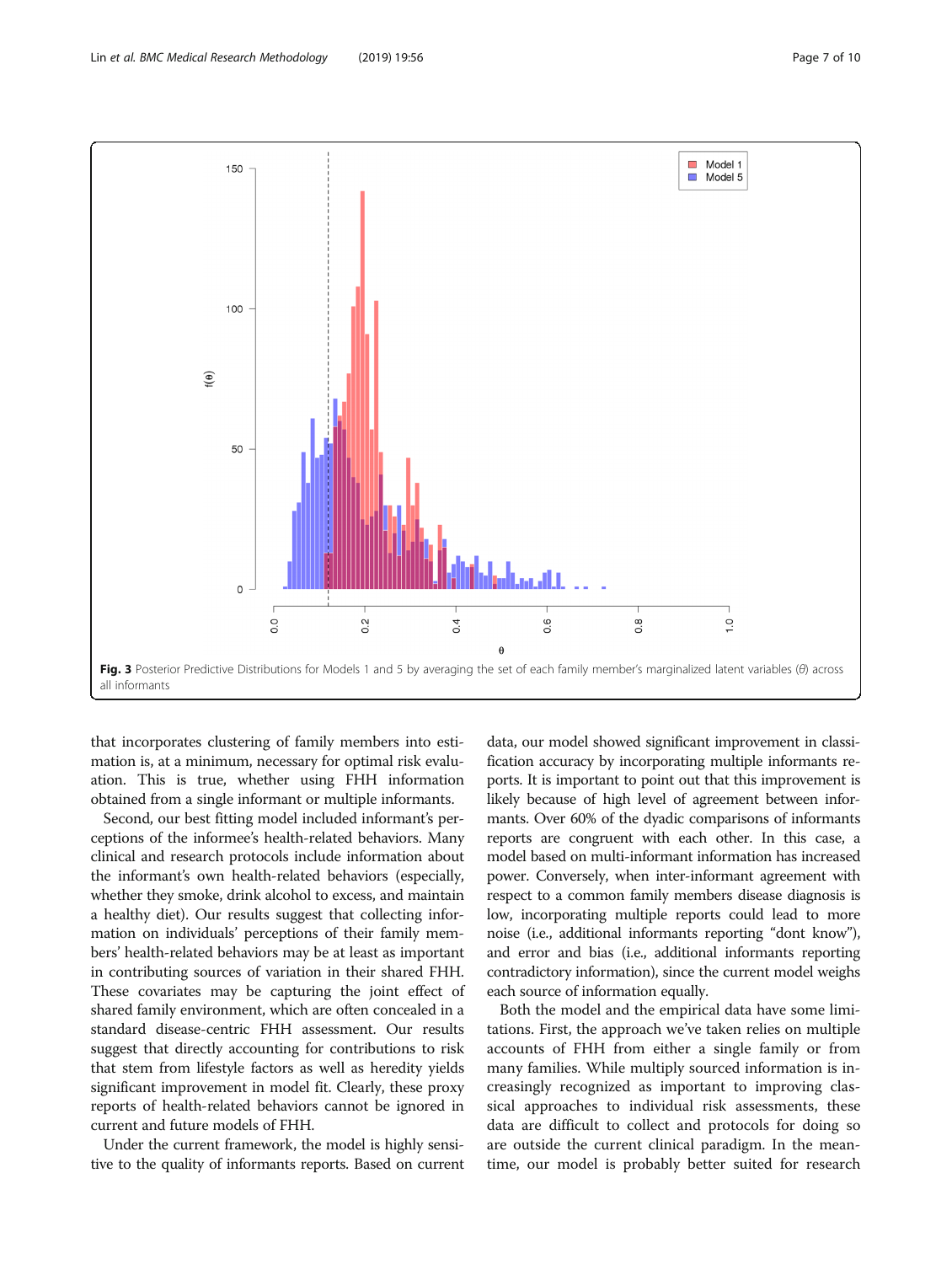<span id="page-7-0"></span>than for practice. The model is also limited in that researchers must choose how the level-2 covariance structure models dependence in families. For the current application, we reported two such sources of dependence: one with just within-informant covariation by clustering at the informant-level and another that incorporated between-informant sources of covariation by clustering at the family-level. While the less complex family level-2 clustered models were preferred by DIC, the informant level-2 models were uniformly better classifiers. In part, this is because the average number of informants per family in our example dataset was small. Increasing the average number of informants will necessitate a more nuanced approach, perhaps one that assumes separate levels of both within- and between-informant covariance in one model. The problem of choosing an appropriate covariance structure for between-family member dependence is non-trivial and future research is needed to evaluate viable alternative specifications. We considered several such specifications in robustness checking but none performed better than the within-informant case we presented here from a classification perspective. Finally, as the sample was drawn from a population that is at increased risk for diabetes, these data and the model evaluation may be an over-characterization of risk profiles in the general population. While we attempted to adjust for this limitation in generalizability with informative priors for the background rate of diabetes, there may be additional sources of unobserved heterogeneity that we cannot account for that make this sample systematically different from the population at large.

Notwithstanding these limitations, the problem we have detailed here is more general than that of the case of MIFHH. The value of such a model lies in enabling users to optimally store, present, and analyze heterogeneous and dynamic FHH data in a way that properly supports clinical risk assessments and treatment decisions. Besides accounts from multiple informants, FHH data can come from different sources, ranging from self-reports, to proxy reports, medical records, or even genomic data. Indeed, a few studies have attempted to further improve FHH-based risk assessment by including molecular genetic variables with promising results [[37](#page-8-0), [38](#page-8-0)]. Previously, a similar approach has been used to examine within-patient and between-sample tumor classification accuracy [\[39](#page-9-0)]. That model differed from ours, however, in that multiple-modes of tests represented the level-2 source of variation rather than multiple informants. As well, it also lacked the incorporation of covariates. Moreover, information from each of these sources is not fixed in time. New diagnoses, births/deaths, and corrections in family and individual level data often arise and are reported in new accounts of FHH. As efforts to build a core family health history dataset continue  $[40]$  $[40]$  $[40]$ , there is an urgent need to

design platforms with the capacity to reconcile and integrate FHH from multiple sources in a dynamic manner. The model we've proposed here is one example of how such a database may be leveraged for risk prediction in future work.

#### Conclusion

The proposed modelling framework is a flexible solution to integrate multiple informant FHH for risk prediction purposes. Our approach contributes to the state of the science on model-based risk assessments by allowing for the joint incorporation of various forms of correlation structure within families, together with population-level priors, and individual attributes. This framework allows to more fully capture the context of how multiple FHH reports shape disease risk assessments over existing methods. Our empirical example results indicate that, for type-2 diabetes, both disease history and health behavior information should be collected for more accurate clinical and research assessments of FHH.

## Additional files

[Additional file 1:](https://doi.org/10.1186/s12874-019-0700-5) Model diagram. (DOCX 125 kb) [Additional file 2:](https://doi.org/10.1186/s12874-019-0700-5) Supplementary analysis for model robustness. (DOCX 43 kb)

#### Abbreviations

AUC: Area Under the Curve; BMI: Body Mass Index; DIC: Deviance Information Criteria; FHH: Family Health History; MCMC: Markov Chain Monte Carlo; MIFHH: Multiple Informant Family Health History; ROC: Receiver Operator Curve

#### Acknowledgements

We would like to thank Drs. Gustavo Sudre and Johan Koskinen for their respective comments and feedback on an earlier draft of this paper. We are also grateful for participation of the families in this study. The views expressed in this article are those of the authors and do not reflect the official policy or positions of NIH, DHHS, or the U.S. Government. This work utilized the computational resources of the NIH HPC Biowulf cluster.

#### Funding

This study was supported by the National Human Genome Research Institute's Intramural Research Program (ZIAHG200335 to LMK) and a National Institute of Diabetes and Digestive and Kidney Diseases grant (K18DK095473 to MFM). The funding agencies had no role in the design of the study or collection, analysis, and interpretation of data, or in writing of the manuscript.

#### Availability of data and materials

The datasets analysed during the current study are not publicly available due to the reasonable risk that study participants may be identified. These data may be available from the corresponding author on reasonable request.

#### Authors' contributions

CSM designed the model, conducted analyses, and wrote the paper. JL prepared preliminary analyses, prepared the dataset, and wrote the paper. MM and LMK designed the study used in the empirical example, collected the data from participants, and assisted with the writing and editing of the paper. All authors read and approved the final manuscript.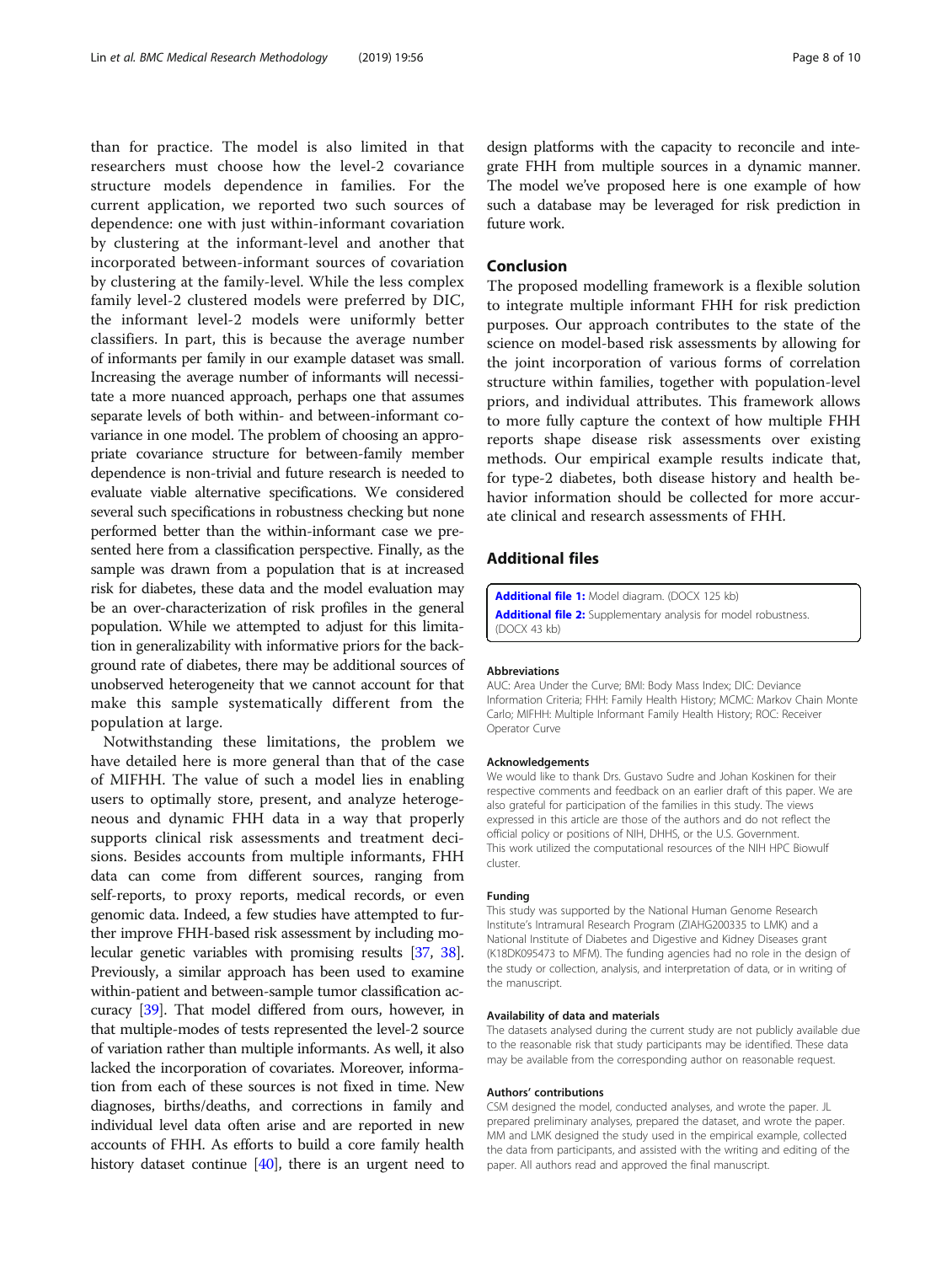#### <span id="page-8-0"></span>Ethics approval and consent to participate

IRBs at the University of Cincinnati (2013–4924) and National Human Genome Research Institute (12-HG-N149) approved the study. Written and verbal consent were obtained before study participation.

#### Consent for publication

Not applicable.

#### Competing interests

The authors declare that they have no competing interests.

#### Publisher's Note

Springer Nature remains neutral with regard to jurisdictional claims in published maps and institutional affiliations.

#### Author details

<sup>1</sup>Northern Arizona University, Flagstaff, AZ, USA. <sup>2</sup>Cincinnati Children's Hospital, University of Cincinnati, Cincinnati, OH, USA. <sup>3</sup>National Institutes of Health, Bethesda, MD, USA.

#### Received: 4 September 2018 Accepted: 28 February 2019 Published online: 12 March 2019

#### References

- 1. Scheuner MT, Wang SJ, Raffel LJ, Larabell SK, Rotter JI. Family history: a comprehensive genetic risk assessment method for the chronic conditions of adulthood. Am J Med Genet A. 1997;71(3):315–24.
- Silberberg J, Fryer J, Wlodarczyk J, Robertson R, Dear K. Comparison of family history measures used to identify high risk of coronary heart disease. Genet Epidemiol. 1999;16(4):344–55.
- 3. Williams RR, Hunt SC, Heiss G, Province MA, Bensen JT, Higgins M, et al. Usefulness of cardiovascular family history data for population-based preventive medicine and medical research (the health family tree study and the NHLBI family heart study). Am J Cardiol. 2001;87(2):129–35.
- 4. Annis AM, Caulder MS, Cook ML, Duquette D. Family History, Diabetes, and Other Demographic and Risk Factors Among Participants of the National Health and Nutrition Examination Survey 1999–2002. Preventing Chronic Dis. 2005;2(2):A19.
- 5. Hariri S, Yoon PW, Moonesinghe R, Valdez R, Khoury MJ. Evaluation of family history as a risk factor and screening tool for detecting undiagnosed diabetes in a nationally representative survey population. Genet Med. 2006; 8(12):752–9.
- 6. Valdez R, Yoon PW, Liu T, Khoury MJ. Family history and prevalence of diabetes in the US population. Diabetes Care. 2007;30(10):2517–22.
- 7. Fuchs CS, Giovannucci EL, Colditz GA, Hunter DJ, Speizer FE, Willett WC. A prospective study of family history and the risk of colorectal cancer. N Engl J Med. 1994;331(25):1669–74.
- 8. Frezzo TM, Rubinstein WS, Dunham D, Ormond KE. The genetic family history as a risk assessment tool in internal medicine. Genet Med. 2003; 5(2):84–91.
- 9. Hippisley-Cox J, Coupland C, Vinogradova Y, Robson J, May M, Brindle P. Derivation and validation of QRISK, a new cardiovascular disease risk score for the United Kingdom: prospective open cohort study. Br Med J. 2007; 335(7611):136.
- 10. Heikes KE, Eddy DM, Arondekar B, Schlessinger L. Diabetes risk calculator. Diabetes Care. 2008;31(5):1040–5.
- 11. Lindström J, Tuomilehto J. The diabetes risk score. Diabetes Care. 2003;26(3): 725–31.
- 12. Woodward M, Brindle P, Tunstall-Pedoe H. Adding social deprivation and family history to cardiovascular risk assessment-the ASSIGN score from the Scottish Heart Health Extended Cohort (SHHEC). Heart. 2006;93(2):172–6
- 13. Fuller M, Myers M, Webb T, Tabangin M, Prows C. Primary care providers' responses to patient-generated family history. J Genet Couns. 2010;19(1):84–96.
- 14. Goff DC, Lloyd-Jones DM, Bennett G, Coady S, DAgostino RB, Gibbons R, et al. ACC/AHA guideline on the assessment of cardiovascular risk. Circulation. 2013;129(25 Suppl 2):S49–73.
- 15. McBride CM, Persky S, Wagner L, Faith M, Ward D. Effects of providing personalized feedback of childs obesity risk on mothers food choices using a virtual reality buffet. Int J Obes. 2013;37(10):1322–7.
- 16. Wilson BJ, Carroll JC, Allanson J, Little J, Etchegary H, Avard D, Chakraborty P. Family history tools in primary care: does one size fit all? Public Health Genomics. 2012;15(3-4):181-88.
- 17. Bensen JT, Liese AD, Rushing JT, Province M, Folsom AR, Rich SS, et al. Accuracy of proband reported family history: the NHLBI family heart study (FHS). Genet Epidemiol. 1999;17(2):141–50.
- 18. Mitchell R, Brewster D, Campbell H, Porteous M, Wyllie A, Bird C, et al. Accuracy of reporting of family history of colorectal cancer. Gut. 2004; 53(2):291–5.
- 19. Murabito JM, Nam BH, D'Agostino RB, Lloyd-Jones DM, O'Donnell CJ, Wilson PW. Accuracy of offspring reports of parental cardiovascular disease history: the Framingham offspring study. Ann Intern Med. 2004; 140(6):434–40.
- 20. Murff HJ, Spigel DR, Syngal S. Does this patient have a family history of cancer?: an evidence-based analysis of the accuracy of family cancer history. JAMA. 2004;292(12):1480–9.
- 21. Qureshi N, Wilson B, Santaguida P, Little J, Carroll J, Allanson J, Raina P. Family history and improving health. US Department of Health and Human Services, Agency for Healthcare Research and Quality. 2009.
- 22. Goergen AF, Ashida S, Skapinsky K, de Heer D, Wilkinson AV, Koehly LM. What you Don't know: improving family health history knowledge among multigenerational families of Mexican origin. Public Health Genomics. 2016; 19:93–101.
- 23. Bochud M, Burnier M, Paccaud F, Falconnet C, Mooser V, Both N, et al. Patients' sibling history was sensitive for hypertension and specific for diabetes. J Clin Epidemiol. 2004;57(5):497–501.
- 24. Guttmacher AE, Collins FS, Carmona RH. The family history-more important than ever. N Engl J Med. 2004;351(22):2333.
- 25. Koehly LM, Morris BA, Skapinsky K, Goergen A, Ludden A. Evaluation of the families SHARE workbook: an educational tool outlining disease risk and healthy guidelines to reduce risk of heart disease, diabetes, breast cancer and colorectal cancer. BMC Public Health. 2015;15(1):1120.
- 26. Lin J, Marcum CS, Myers MF, Koehly LM. Put the family Back in family health history: a multiple-informant approach. Am J Prev Med. 2017; 52(5):640–4.
- 27. Koehly LM, Peters JA, Kenen R, Hoskins LM, Ersig AL, Kuhn NR, et al. Characteristics of health information gatherers, disseminators, and blockers within families at risk of hereditary cancer: implications for family health communication interventions. Am J Public Health. 2009; 99(12):2203–9.
- 28. Berger KA, Lynch J, Prows CA, Siegel RM, Myers MF. Mothers perceptions of family health history and an online, parent-generated family health history tool. Clin Pediatr. 2013;52(1):74–81.
- 29. Thompson T, Seo J, Griffith J, Baxter M, James A, Kaphingst KA. "You dont have to keep everything on paper": African American womens use of family health history tools. J Community Genet. 2013;4(2):251–61.
- 30. ONeill SC, McBride CM, Alford SH, Kaphingst KA. Preferences for genetic and behavioral health information: the impact of risk factors and disease attributions. Ann Behav Med. 2010;40(2):127–37.
- 31. Gelman A, Carlin JB, Stern HS, Rubin DB. Bayesian data analysis. Texts in statistical science series. Boca Raton: Chapman & Hall/CRC; 2004.
- 32. Martin AD, Saunders KL. Bayesian inference for political science panel data. In: Proceedings of the Annual Meeting of the American Political Science Association; 2002. p. 1–31.
- 33. Kruschke JK, Vanpaemel W. Bayesian estimation in hierarchical models. In: Busemeyer JR, Wang Z, Townsend JT, Eidels A, editors. The Oxford handbook of computational and mathematical psychology. Oxford: Oxford University Press; 2015. p. 279–99.
- 34. Martin AD, Quinn KM, Park JH. MCMCpack: Markov chain monte carlo in R: Foundation for Open Access Statistics; 2011.
- Chib S, Carlin BP. On MCMC sampling in hierarchical longitudinal models. Stat Comput. 1999;9(1):17–26.
- 36. Šimundić AM. Measures of diagnostic accuracy: basic definitions. Ejifcc. 2009;19(4):203.
- 37. Meigs J, Shrader P, Sullivan L, McAteer J, Fox C, Dupuis J, et al. Genotype score in addition to common risk factors for prediction of type 2 diabetes. N Engl J Med. 2008;359:2208–19.
- 38. van Hoek M, Dehghan A, Witteman J, van Duijn C, Uitterlinden A, Oostra B, et al. Predicting type 2 diabetes based on polymorphisms from genomewide association studies: a population-based study. Diabetes Care. 2008;57: 3122–8.